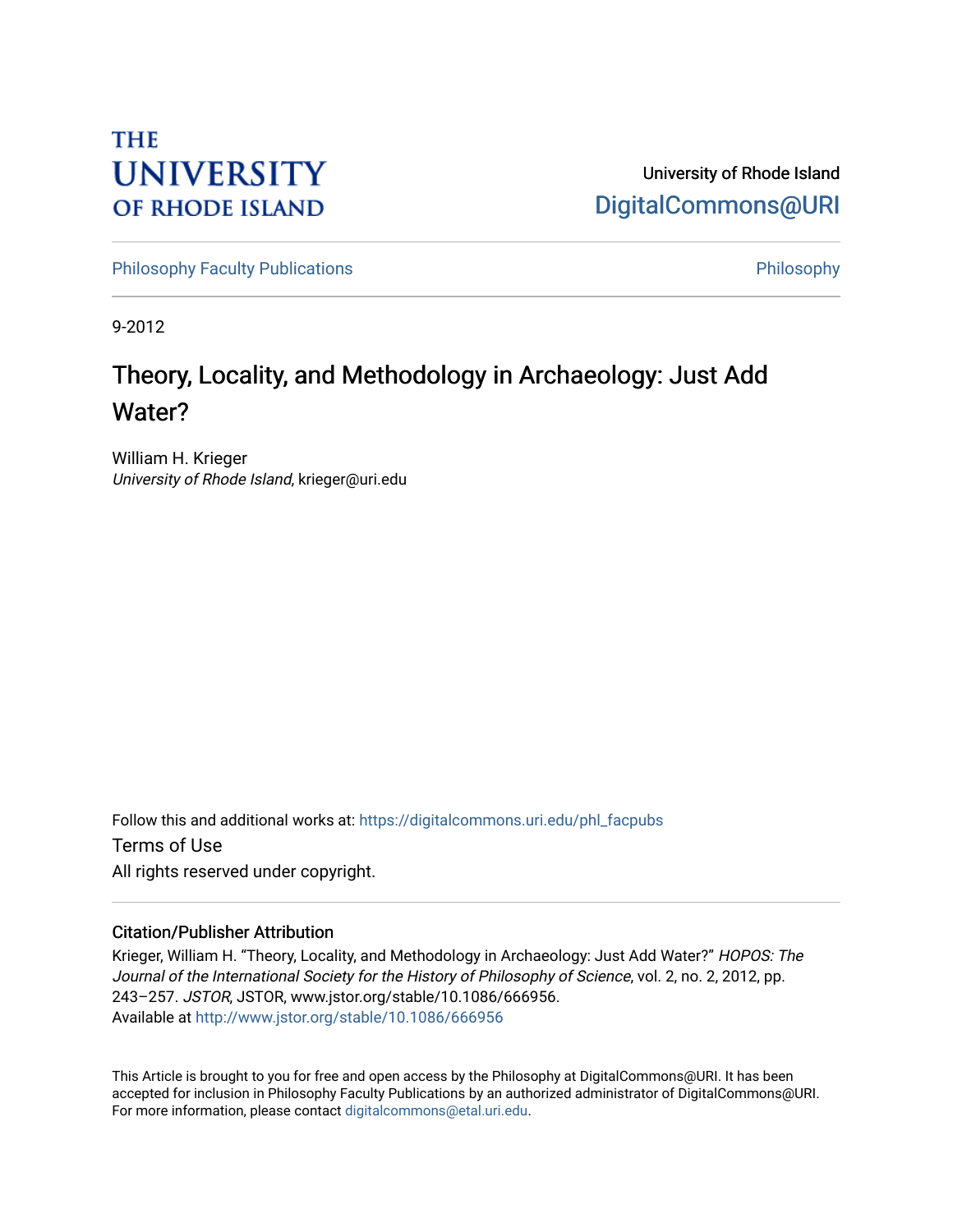

**HOPOS** 

The International Society for the History of **Philosophy of Science** 

Theory, Locality, and Methodology in Archaeology: Just Add Water? Author(s): William H. Krieger Source: HOPOS: The Journal of the International Society for the History of Philosophy of Science, Vol. 2, No. 2 (Fall 2012), pp. 243-257 Published by: [The University of Chicago Press](http://www.jstor.org/action/showPublisher?publisherCode=ucpress) on behalf of the [International Society for the History of](http://www.jstor.org/action/showPublisher?publisherCode=ishps) [Philosophy of Science](http://www.jstor.org/action/showPublisher?publisherCode=ishps) Stable URL: http://www.jstor.org/stable/10.1086/666956 Accessed: 19/04/2013 09:31

Your use of the JSTOR archive indicates your acceptance of the Terms & Conditions of Use, available at <http://www.jstor.org/page/info/about/policies/terms.jsp>

JSTOR is a not-for-profit service that helps scholars, researchers, and students discover, use, and build upon a wide range of content in a trusted digital archive. We use information technology and tools to increase productivity and facilitate new forms of scholarship. For more information about JSTOR, please contact support@jstor.org.



*The University of Chicago Press* and *International Society for the History of Philosophy of Science* are collaborating with JSTOR to digitize, preserve and extend access to *HOPOS: The Journal of the International Society for the History of Philosophy of Science.*

http://www.jstor.org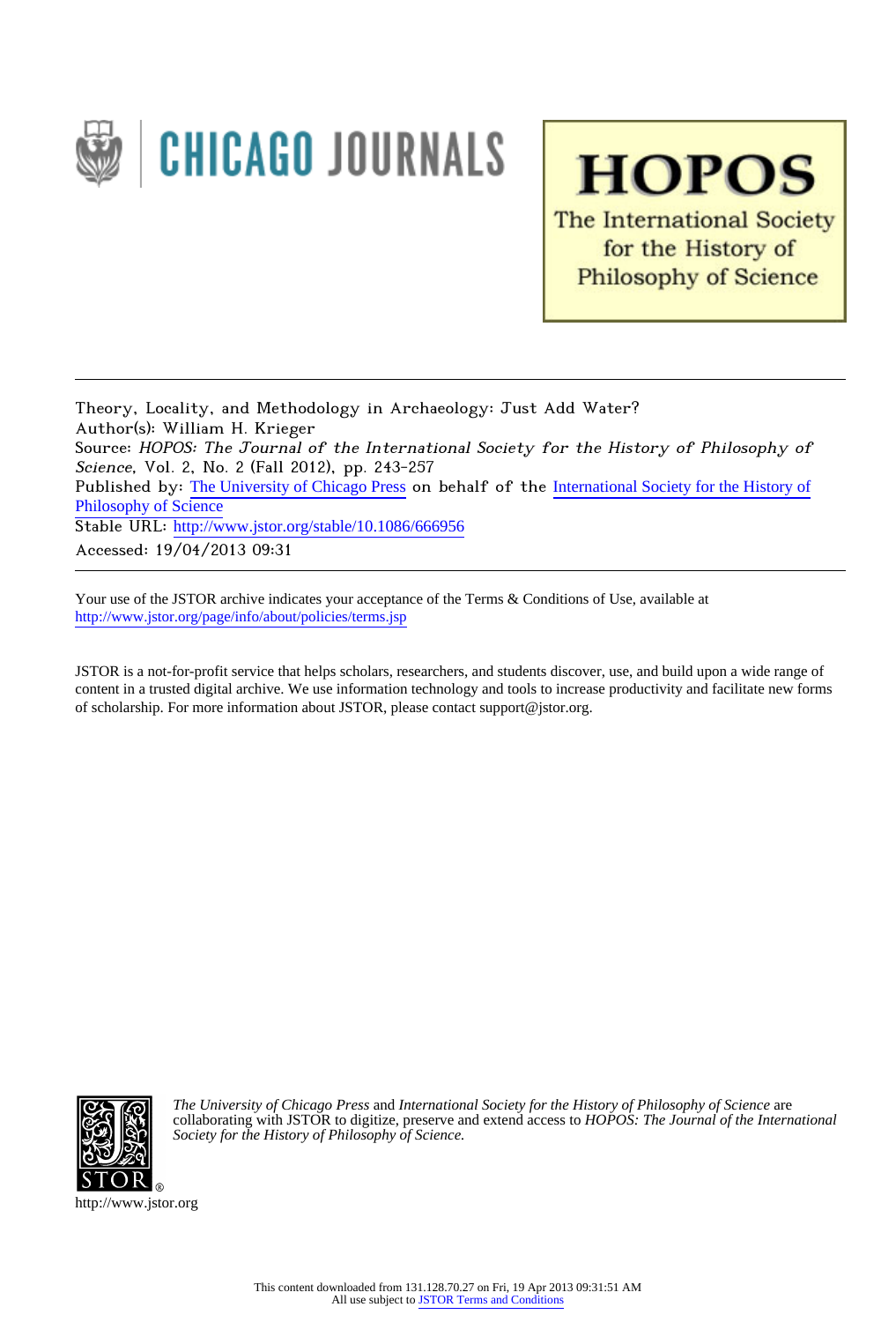## THEORY, LOCALITY, AND METHODOLOGY IN ARCHAEOLOGY: JUST ADD WATER?

### William H. Krieger<br>H. Krieger<br>H. Krieger

Continuing the work of the 'Vienna Circle', philosopher Carl Hempel created explanatory models to ground scientific inquiry in logic and empirical truth. Beginning with the physical sciences, he explored the application of these models to the social sciences as well. Terrestrial archaeologists incorporated Hempelian concepts by calling for global changes in archaeological methodology. These changes, explicitly designed to maximize data collection (a necessary first step to develop archaeological general laws crucial to Hempelian explanation and confirmation), were developed using particular idiosyncratic geographical cues that would undermine archaeology if implemented in other contexts. In this article, I argue that similarly unconscious artifacts of particular archaeologists' goals and locations have also governed underwater archaeology's growth as a discipline, much to its detriment. It is my hope that understanding the philosophical and archaeological issues that have led archaeology to this point will help to move archaeology (both land and sea) forward.

#### Introduction

Of the proteges of the Vienna Circle, the one who had the greatest impact (in archaeological circles) was Carl Hempel. Although Hempel's place as the best representative of the circle can certainly be argued, his is virtually the only

Contact William H. Krieger at the Department of Philosophy, University of Rhode Island, Kingston, RI 02881 (krieger@mail.uri.edu).

I would like to acknowledge the following people and groups for their support: Israel Coast Exploration project, Adam Roth, the University of Rhode Island College of Arts and Sciences, the URI Office of Research and Economic Development, the URI Center for the Humanities. Additionally, I would like to thank the anonymous reviewers who read this article and provided me excellent feedback.

HOPOS: The Journal of the International Society for the History of Philosophy of Science, vol. 2 (Fall 2012). 2152-5188/2012/0202-0005\$10.00. © 2012 by the International Society for the History of Philosophy of Science. All rights reserved.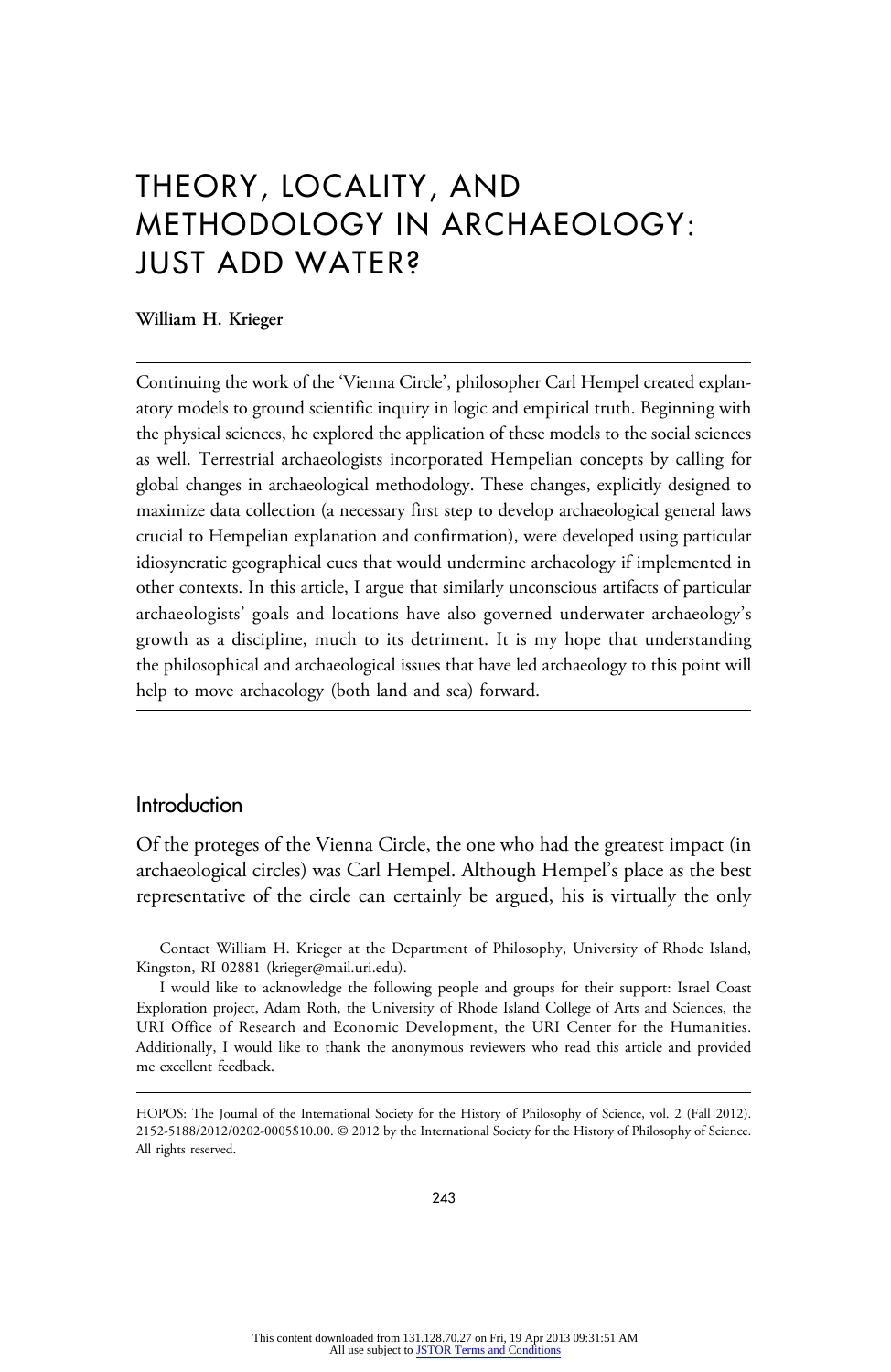philosophical voice that was largely heard and discussed among theoretical archaeologists in the Americas.<sup>1</sup> Introduced to archaeological circles by Lewis Binford, Hempel's early ideas were central to the formation of processual archaeology.<sup>2</sup> Processual (or new) archaeology represented a foundational shift in the goals, theoretical orientation, and methods of archaeology. Its goal was to replace the culture-historical model's static picture of the past (represented by the cataloguing of artifacts and the separation of those materials into strict phases) with a more dynamic (focused on culture processes, which are by their nature more fluid), explicitly scientific model for understanding the past. Although Hempel did the majority of his work from the perspective of the physical sciences, he always had in mind the eventual application of logical empiricist principles in the social sciences, and he is clear that he is interested in a methodological unification between the social and empirical sciences and an eventual reduction to the physical sciences. $3$  In "The Function of General Laws in History," Hempel begins with history, arguing not only that general laws, which are necessary for Hempelian explanations to work, can exist in history but that they are indispensable. While historians have been making pronouncements about the causal structure of history, until now these assertions have been without merit. "Only the establishment of specific laws can fill the general thesis with scientific content, make it amenable to empirical tests, and confer upon it an explanatory function. The elaboration of such laws with as much precision as possible seems clearly to be the direction in which progress in scientific explanation and understanding has to be sought" (Hempel 1942/1994, 51). Only after scientists reconfigure fields such as history to state and make use of explicit laws would the social sciences have the explanatory and predictive power that Hempel believed his model brought to the natural sciences. Once he could show that general laws were as effective

1. For a few examples, see Watson, LeBlanc, and Redman (1971), Binford (1962/1972), Schiffer (1975), and Salmon (1982).

2. For more information on the reasons that Hempel's is the primary representative of logical positivism to archaeological circles, see Bell (1994, 126).

3. In 1929, when the Vienna Circle published its manifesto, they hoped to create a new grounding for scientific inquiry (Der Weiner 1929/1996). This group (the logical positivists, as well as their proteges the logical empiricists) believed that they could provide a firm foundation (based in logic and empirical truths) for the sciences. To create this grounding, some in the circle (including Carnap 1928) believed that their goals could only be realized by means of a unification and reduction of science. Oppenheim and Putnam (1958, 409), referring directly to the goals of the Vienna Circle, argue that the sciences can be ordered in a series of levels, with the goal being to find entailment relationships allowing for the reduction of 'higher' levels to 'lower' level sciences, with the study of elementary particles (the realm of physics) at the lowest and therefore most foundational level. See also Nagel (1961, chap. 11).

244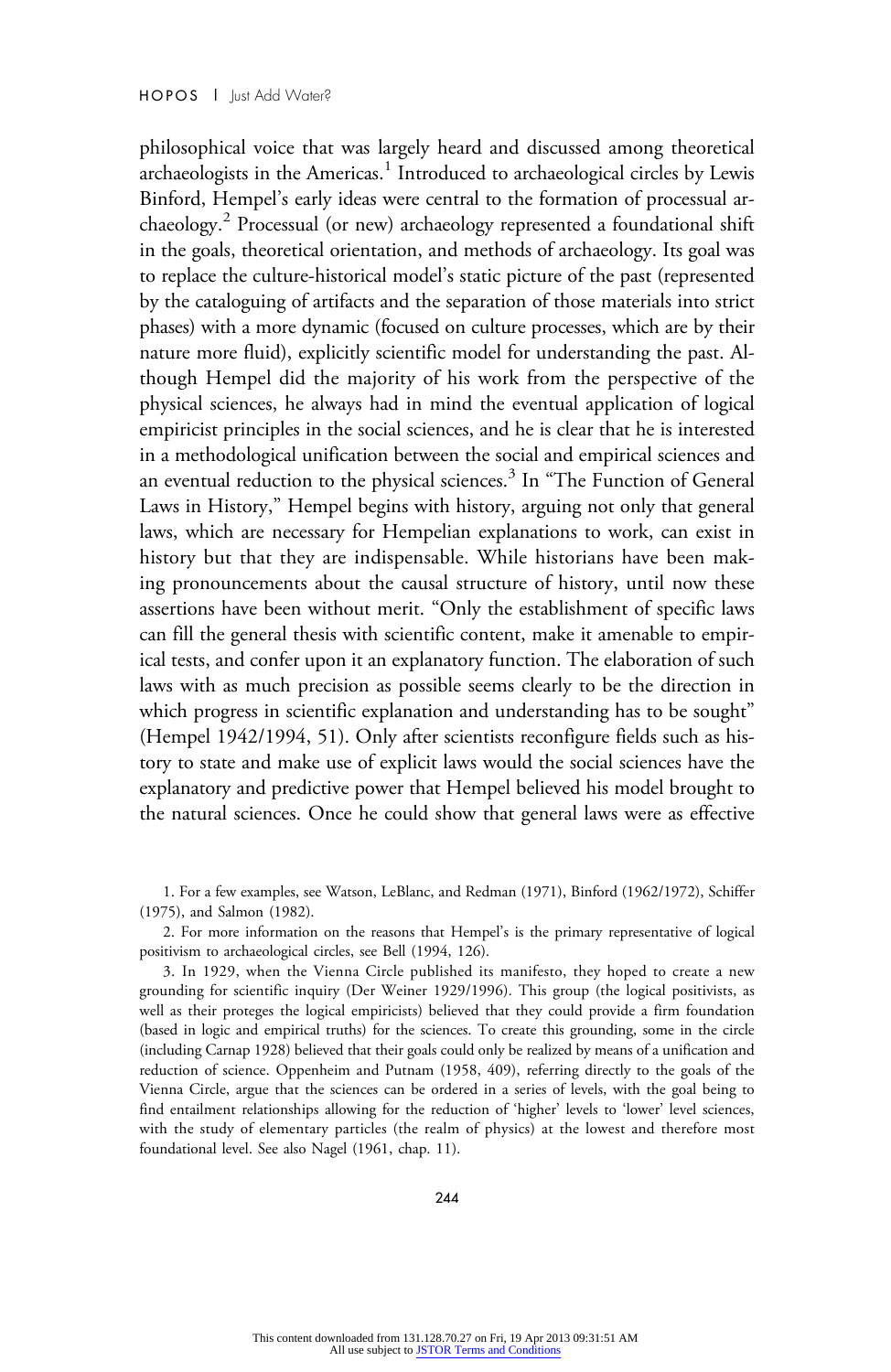and indispensible in the social science as they were in the physical science, he could begin to collapse the former into the latter (see Hempel 1966, chap. 8).

Although terrestrial archaeologists incorporated Hempelian concepts in a variety of ways, the major effect of the processualist call was in forcing global changes in archaeological methodology. These changes, explicitly designed to maximize data collection, would lead to the discovery of general laws of archaeology. Unfortunately, these methodological practices were developed using particular, idiosyncratic geographical cues that I argue here and elsewhere undermine archaeology when implemented in other contexts. In this article, I argue that similar (unconscious) artifacts of the growth of underwater archaeology have had a similar effect on this field's current state. For this reason, and because the field has trouble distinguishing itself from other groups interested in artifacts that represent underwater cultural heritage, underwater archaeology has had a real image problem, both from the perspective of outside observers and from the perspective of other archaeologists. This article provides the historical and philosophical background for the decisions that underwater archaeologists have made to date, providing some philosophical and archaeological rationale for the reintegration of underwater archaeology with its terrestrial counterpart, at least in coastal contexts.

#### One If by Land

By the early 1960s, a group of terrestrial archaeologists in North America, discontented with a field that saw itself primarily as a repository for descriptive knowledge of the past, decided to change the basic theoretical goals of archaeology. These 'new archaeologists' saw the work of Hempel and the goals of the Vienna Circle as the means to move archaeology from the humanities to the sciences. As an offshoot of history, art history, or classics, archaeology could document the past. As a science, archaeology would explain the past, revealing the causes of change and providing a real picture of what was happening, whether at a single site or over a large region or cultural group.

Reconfiguring archaeology into a science would be no easy task. There were a number of major theoretical hurdles that archaeologists would have to overcome to implement Hempel's (or, more properly, Binford's) vision of philosophical archaeology. In a series of classic case studies and theoretical articles, archaeologists and philosophers of science were simultaneously questioning the concept of general laws, asking whether there was a way to identify general laws (separating them from matters of happenstance or from laws too specific to be of use in creating nomothetic explanations) and whether there could specifically be archaeological general laws (as opposed to laws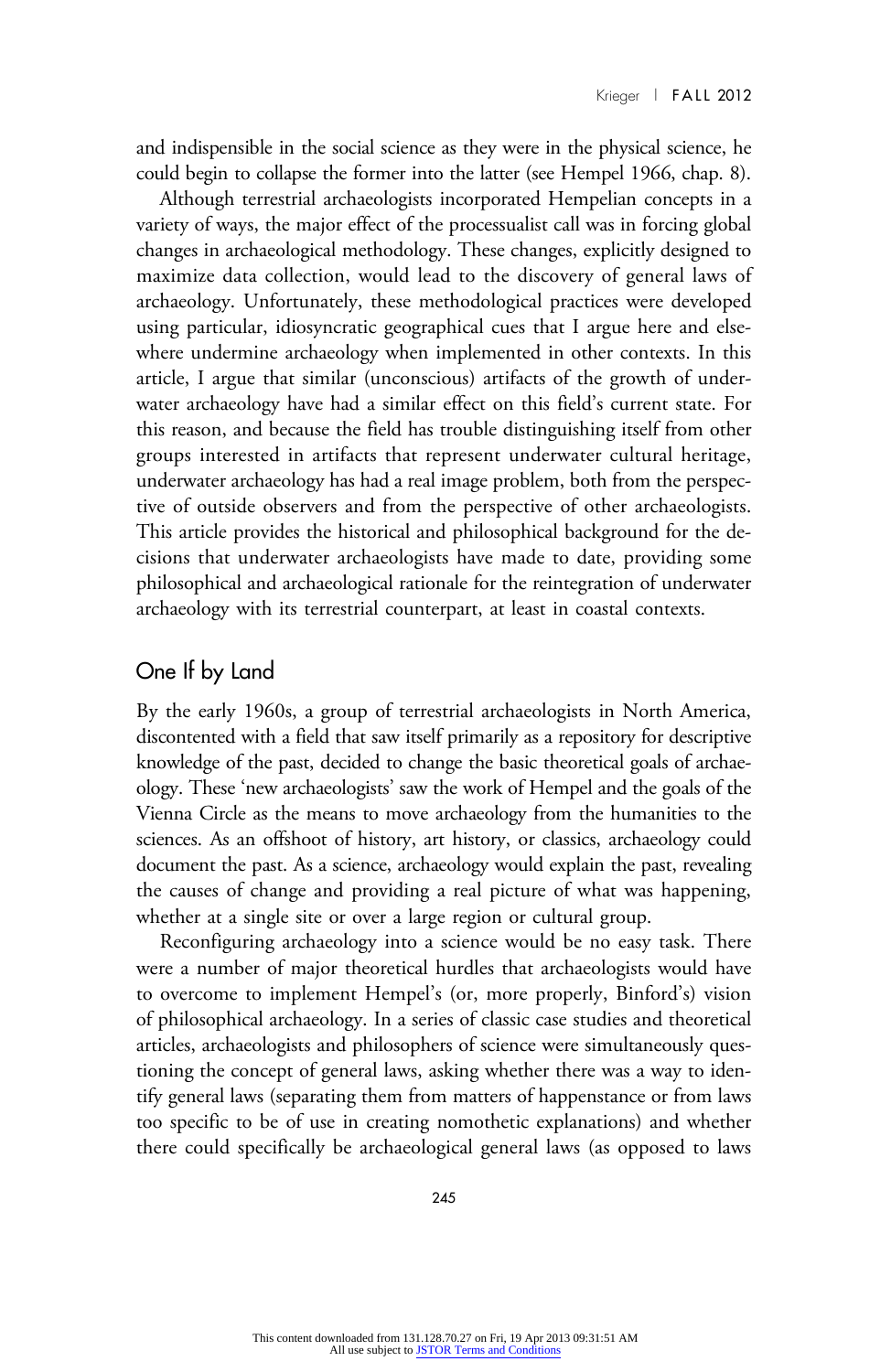imported from other fields). Additionally, archaeologists were asking about connecting past uses of artifacts to modern explanations, for example, exploring the role of ethnographic data in the creation of bridge principles for explanations. Archaeologist also hoped to use Hempel's model to move from older, ill-defined models explaining societal change (such as diffusion) to a systems approach.<sup>4</sup> Archaeologists (as well as the philosophers of science who helped set the new archaeology on this path) continually struggled with the implementation of this program.<sup>5</sup> The field, renamed "processual archaeology" once it was no longer new, fractured as different groups answered these questions in different ways; some new groups rejected processualism altogether, moving toward a poststructural analysis of archaeology (and of science in general).

Although processualists failed to redefine archaeology in a way that they could call it a science, processualism's greatest success was in changing the methodology (or 'doing') of archaeology. These methodological changes have become the norm in all of the current varieties of archaeology being practiced. Regardless of theoretical approach, contemporary archaeology demands that people in the field generate more (and more diverse) data, a call that has radically changed the practice of archaeology. Originally, this call was made for strictly processualist reasons: there were no pure general laws of archaeology. Archaeologists believed that the best way to generate archaeological general laws was by collecting as much data as possible. In this way, archaeologists analyzing the data would begin to see trends popping out of the material. From there, rigorous testing would confirm or disconfirm lawlike statements, and a real science of archaeology would be born. Interestingly, nonprocessual archaeologies also demand these types of data. For these groups, the goal is to undermine the idea that there is one explanation for any given event. Here, conflicting stories, told by archaeologists, local inhabitants, and other concerned groups, would be used to show the inadequacy of nomothetic, universal laws of human behavior.

On the ground (or under it), archaeologists met these demands in a number of ways. One change that has unquestionably transformed the field for the better was the expansion of archaeological projects to incorporate a wide variety of experts in fields never before associated with archaeology. Added to

<sup>4.</sup> These concerns, the focus of Krieger (2006), are outside the scope of this article.

<sup>5.</sup> Anyone reading academic journals devoted to archaeology during this period, from sources such as American Antiquity, Bulletin of the American Schools of Oriental Research, etc., would come across multiple articles attempting to understand the implications of this new theoretical approach, and field manuals developed in the 1960s-1970s sought to apply this model to new and ongoing projects.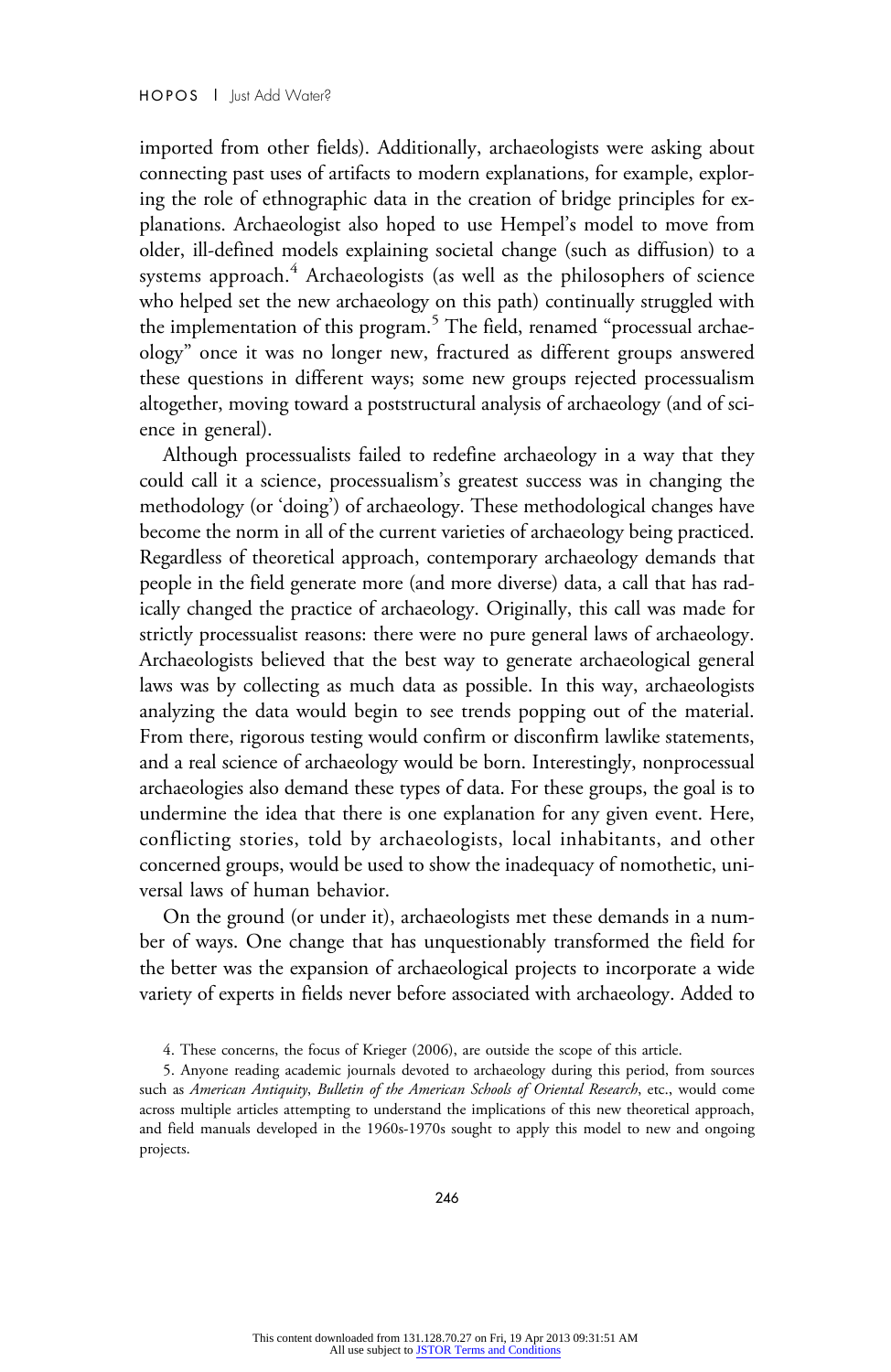people who had been a part of archaeological teams—such as ceramicists, architecture specialists, art historians, linguists, and the like—microfloral and faunal specialists, chemists and geologists, and scatologists became regulars (or regular consultants) on American (and American-led) terrestrial projects.<sup>6</sup> Even as the new archaeology became processual, when it was attacked by other groups and replaced by more nuanced views of the role of science and the humanities in understanding archaeological change, these advances have proven crucial to everyone working in the field to date.<sup>7</sup>

Other changes, which also remain in place in spite of the theoretical changes that have occurred in the past 30 years, have not been as universally applauded. Many of the changes American archaeologists imposed on archaeological practice, driven by a desire to maximize data, came bundled with a special bias that undermined the goals of the new archaeology (regardless of the program's theoretical issues). In short, American archaeologists changed the field's focus from one primarily on excavation to one based on survey, moving from depth to breadth, and from cities to landscape. Although there can be many ways to rationalize this change (and although this is not to say that people stopped excavating), the theoretical basis for this change was that in the American Southwest, moving from excavation to survey would highlight the goals of processual archaeology: maximizing data, focusing on regions as opposed to small areas, eliminating possible parallels between archaeology and treasure hunting, and minimizing biases relating to political and socioeconomic status—all laudable goals. Unfortunately, those methods were (perhaps unwittingly) exported to American projects in other contexts, places where the methods proposed would have done none of these things, and would have resulted in a severely skewed understanding of the past (running exactly counter to the theoretical goals driving these changes). By noting problems with the philosophical underpinnings of the new archaeology, archaeologists have come to understand that it is unreasonable to expect explanatory models to map directly onto particular examples of scientific practice. In many cases, seemingly trivial factors (e.g., regional geography) can have a profound impact on theoretical success. This means that archaeologists have been looking for more flexible approaches, understanding that they may lose strict claims to objectivity in their quest for knowledge.

<sup>6.</sup> European archaeology benefited from many of the methodological and technological advances that came with American processualism, without falling into the processual/postprocessual feud that continues in American circles to date. See Bell (1994) for a treatment of these issues.

<sup>7.</sup> Kosso (2001) is one of the best exemplars of this more nuanced approach, one who shows that archaeological (and scientific) objectivity need not be sacrificed in the face of modern challenges to the scientific status quo.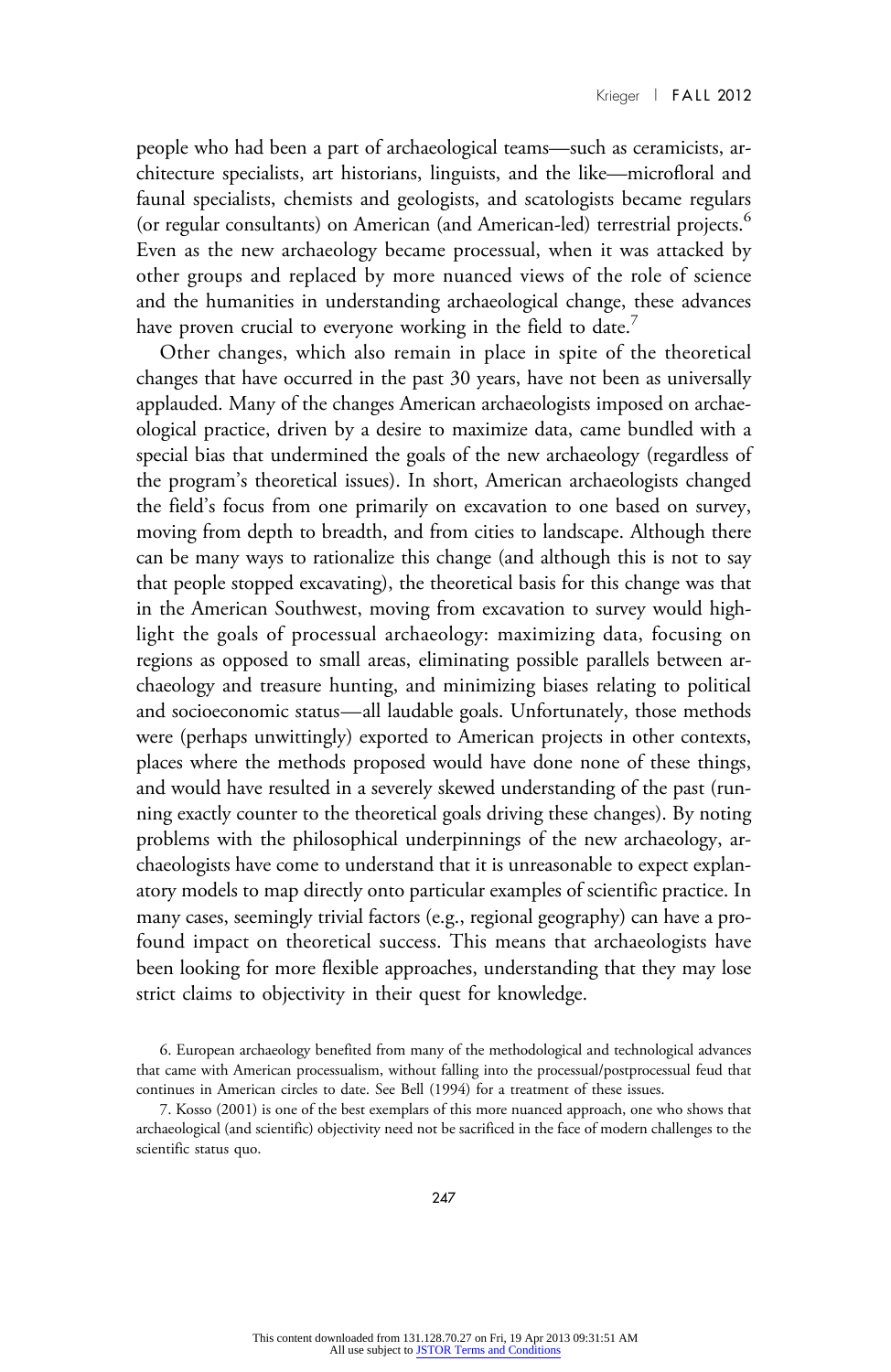Given a proper understanding of the relationship between regional geography and archaeological methodology, an alternative model (focusing on disunity) is the best way to secure theoretical success, as it leads archaeologists to ask scientific questions about regional changes while simultaneously allowing for more humanities-based specific questions. The product, a set of multivocal approaches, would give investigators—whether archaeologists, oppressed peoples, or indigenous groups—a realistic set of tools. Instead of coming away from our work with radically oversimplified stories that conform to a particular set of expectations, we would be left with a messier but more realistic picture of the past.

#### Two If by Sea

Underwater archaeology shares much with its terrestrial counterpart. Although interest in the recovery of underwater artifacts is as old as seafaring, and people have been bringing antiquities to the surface for hundreds of years, underwater archaeology as a scientific discipline is relatively new. Although experts disagree on the exact dates and project that could be titled the first underwater archaeological excavation, probably the first clear example of this new field would be the excavation of the 1200 BCE shipwreck at Cape Gelidonya by Bass (1961), Throckmorton, Taylor, and Dumas in the 1960s. Although earlier projects (such as the recovery of the Antikythera mechanism in 1900) were headed by archaeologists, or by other people concerned with the protection and study of antiquities, the actual diving was generally performed by sponge divers or other people whose sole interests were in bringing materials of value up to the surface. $8$  As scuba diving (invented in the 1940s by Lambertsen for the US Navy and made commercially viable by Cousteau and Gagnon) made underwater work safe, archaeologists, including George Bass, learned to dive in order to fully control their projects and in doing so changed the archaeological landscape (or seascape).<sup>9</sup> "George Bass most

8. To be fair, work on terrestrial sites was not much different during this period. The great archaeologists of the late nineteenth to early twentieth century routinely 'supervised' large excavations, employing hundreds of local laborers. These groups (both land and sea) decimated archaeological sites, destroying materials that (now) would be considered of high archaeological value, in order to find jewelry or other materials then considered valuable. In both cases, bribes were routinely a part of the wages for these laborers so that materials would find their way to the archaeologists, as opposed to the black market. In his field manual, Petrie (1904, 33–34) goes as far as discussing proper ways and amounts to pay his laborers in order to recover his artifacts without overpaying their value.

9. Another example of an early attempt at archaeological excavation underwater was at Grand Congloué, where Fernand Benoit directed Cousteau in the study of two Roman vessels (one from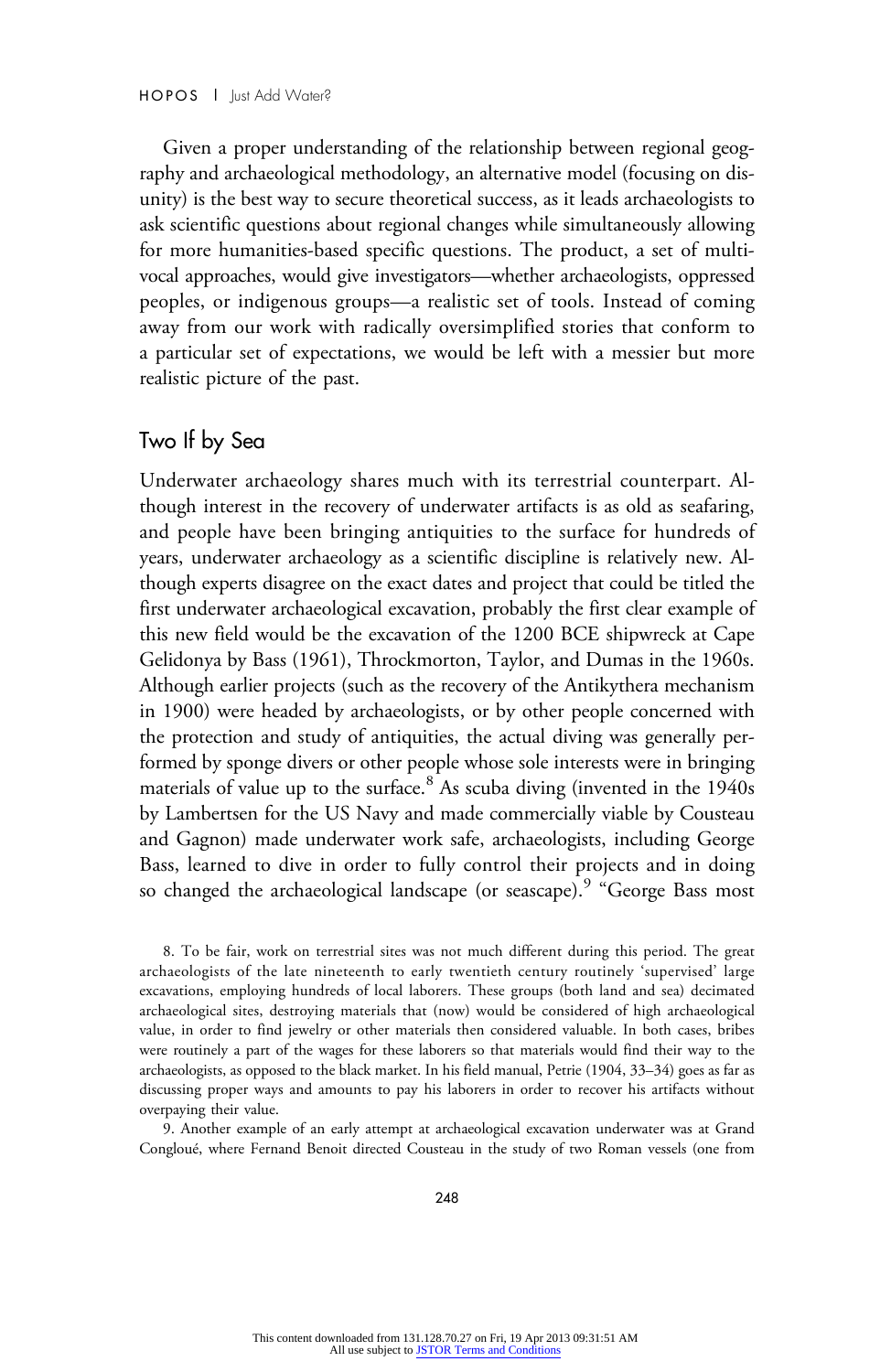significant contribution to maritime archaeology was his accomplishment at Cape Gelidonya. This site, off the coast of Turkey, was the first widely publicized demonstration that maritime archaeological excavation required no compromises from the professional standards set by terrestrial archaeologists" (Fontenoy 1998, 49). "Before he had first gone to Turkey he had consulted many land archaeologists and found that the majority felt that underwater archaeology was impossible and could never become an exact science. They stated such reasons as: 'Nothing could be preserved underwater,' or 'It is impossible to make proper plans underwater.' Some said it was too dangerous and far too expensive for the amount of information that could be gained" (Marx 1975, 35). At Cape Gelidonya and at other sites, including Yassa Ada, Bass showed detractors that it was possible to do good archaeology underwater, clearly distinguishing what he was doing from what had gone on before and setting a high initial set of expectations for the field.

Although both terrestrial and underwater archaeologists have spent decades trying to adapt their archaeologies to scientific explanatory models, members of these groups were not reading each other's work and benefiting from a larger intrafield discussion of these issues. For instance, Muckelroy (1978) wrote extensively about problems surrounding a variety of what he termed 'scrambling devices' that disturb a shipwreck over time, making its analysis difficult. However, he does not mention the work of terrestrial archaeologist Michael Schiffer (1975), who made a huge impact on archaeological theory by focusing extensively on ways to properly understand and to deal with disturbances to land sites, be they natural (n-transforms) or cultural (c-transforms.)

Underwater archaeologists also speak regularly of the 'scourges' of their field, groups like treasure hunters, who strip artifacts of their context, and deep sea trawlers, who destroy sites without any regard to their archaeological value. Archaeologists speak of territorial disputes and issues of artifact ownership as unique problems, rarely citing analogous problems for terrestrial archaeologists, such as the archaeological black market and modern farming, problems that are easily found in any journal.<sup>10</sup>

the first and the other from the second century CE) lying on top of each other. Despite the fact that this was one of the first examples of scuba-aided exploration of archaeological remains, there was a serious lack of documentation because this excavation was not performed by an underwater archaeologist at the site, and what was recovered was not done using proper excavation methods. As such, I have not chosen to focus on this (or on any other similar) attempt as my exemplar.

<sup>10.</sup> On a peripherally related note, these scourges are usually referenced in this order, despite the fact that deep sea trawling is unquestionably responsible for orders of magnitude of more destruction than treasure hunters could possibly do (even if one accepted uncritically the idea that this is always the result of treasure hunting and other 'exploratory' endeavors). For more on this, see Foley (2007).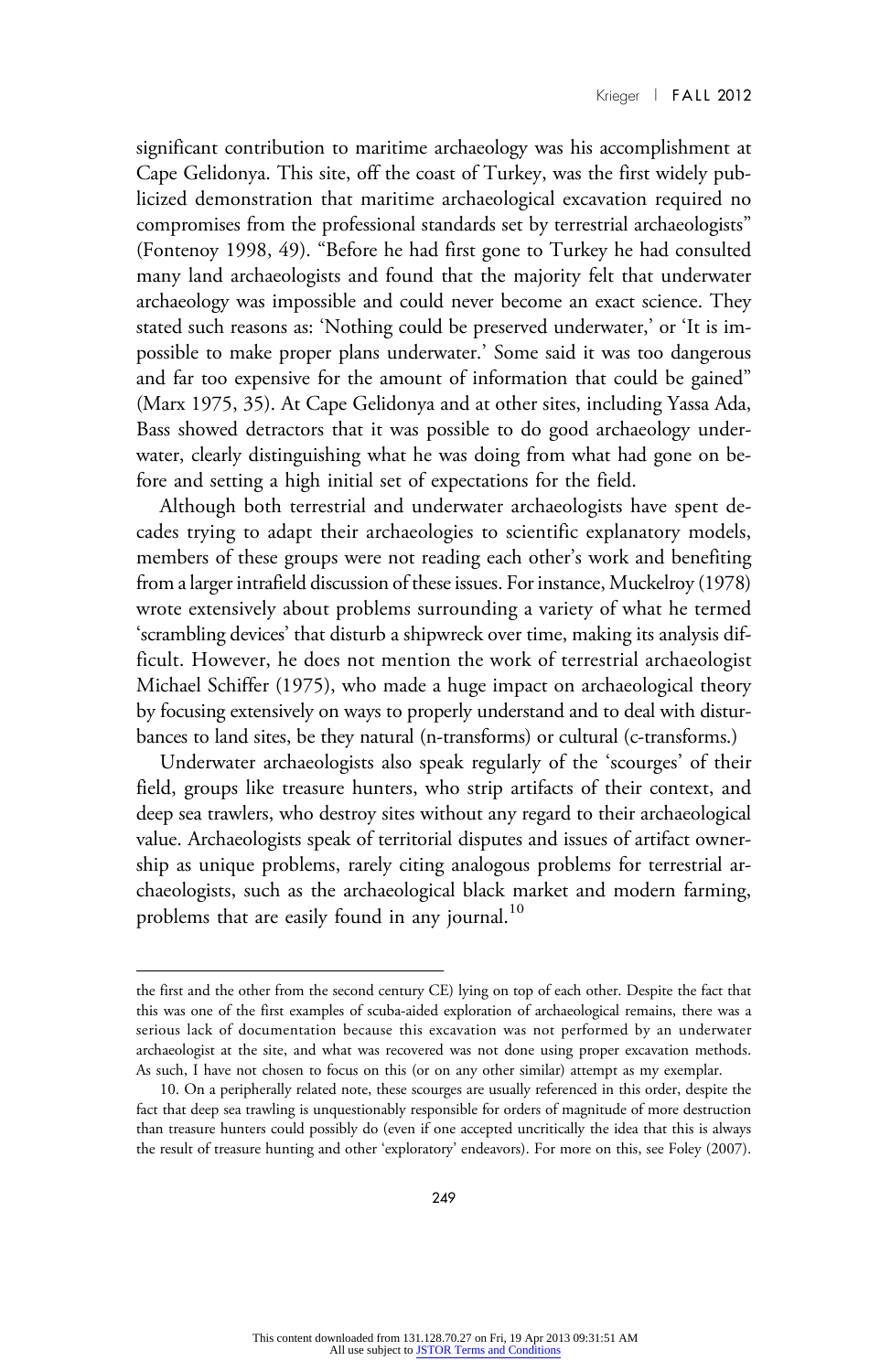Despite the differences between these two archaeologies (whether real or merely apparent), the roots of both terrestrial and underwater scientific archaeology stem from the same theoretical issues mentioned above. Although Hempel is mentioned less by name in journals devoted to underwater archaeology, the pioneers of the field brought Hempel's ideals with them when they moved from shore to sea. Underwater archaeologists spoke of denying terrestrialist claims that underwater archaeology could not be a science. They wanted to establish covering laws, to be able to generalize from their particular finds, and to explain the past.

These goals were directly related to the timing of the birth of underwater archaeology as a discipline. Bass and his colleagues moved from land to water at precisely the same time that the new archaeology was becoming a major concern in archaeological circles. As such, the underwater archaeologists brought the theoretical materials that they were familiar with to the sea, leaving the terrestrial field's theoretical discussion just as it was heating up. In the next decades, while underwater archaeology was busy refining its practices, attempting to bring their methods and technology to a point that it would pass muster with the exacting standards of their terrestrial counterparts, those terrestrialists were recognizing the artificiality of those standards and were reacting by moving in very different theoretical and methodological directions. This apparently slow start, by the way, should not be seen as a critique that only applies to underwater archaeologists. Terrestrial archaeologists, the original practitioners of the new archaeology (as practiced in the United States) spent a decade attempting to incorporate Hempel's covering-law models to archaeological practice. $11$  However, while archaeologists were arguing the merits of Hempel's deductive-nomological model in the 1970s and 1980s, philosophers of science were moving past these models either for others that better captured the nature of scientific laws or for those questioning the idea of laws altogether.<sup>12</sup>

Regardless of the timing, land and water archaeology went through a period of parallel development. Both groups questioned the methodological

11. This model can be found in much of Hempel's work. A clear version (one cited by a number of archaeologists) is the subject of Hempel (1966). For more on the incorporation of Hempelian methods into archaeology, see Plog (1974) and Raab and Goodyear (1984). Watson (1983) shows how these issues affect underwater archaeology, using case studies already discussed in this article. For an examination of Hempelian models, both in isolation and applied to archaeology, see Krieger (2006, 2011).

12. For examples of more nuanced law-based approaches, see Salmon (1998). For questions surrounding the need for or utility of laws, see Cartwright (1983). For a consilience approach, see Giere (2006).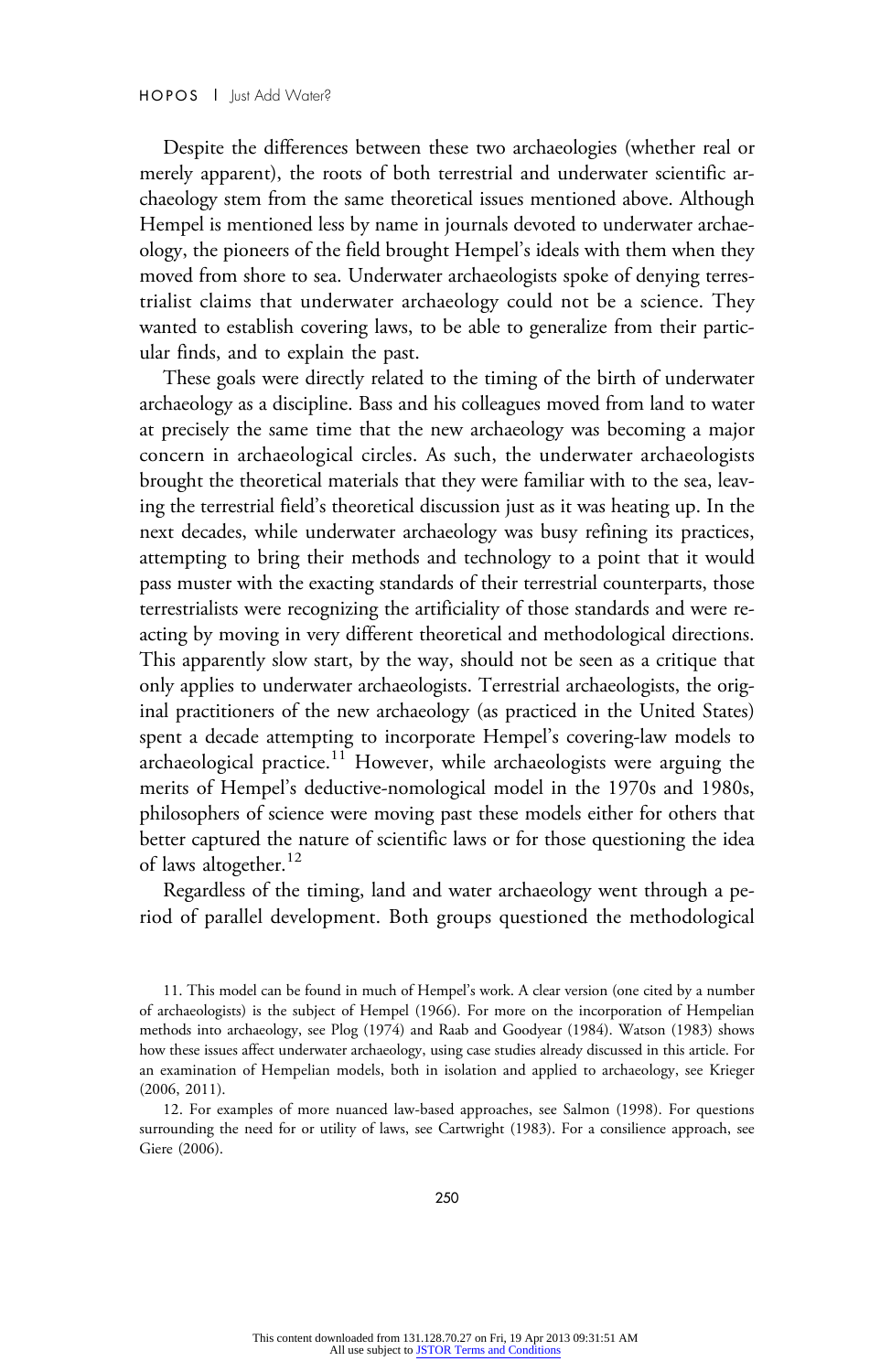implications of the theoretical goals underpinning the new archaeology, and both groups would call for changes in archaeological practice. The groups hoped to move from questions about specific chronologies at single sites toward a focus on big-picture questions, whether in terrestrial contexts in the 1960s (Binford 1962/1972) or in underwater contexts in the 1980s (Watson 1983).

These two groups shared more than a common history. They also made parallel mistakes in seeking to redefine their disciplines. Like their dry counterparts, underwater archaeologists unintentionally allowed specifics of their particular approach to interfere with the development of their methodological goals. These decisions, made with the best of intentions, damaged this field's credibility and have crippled its ability to move beyond forward theoretically.

### Preconceptions and Sea Conceptions

To be sure, archaeologists working underwater have a very different and very serious set of issues that frame their entries into the archaeological record. Scuba, although safe (especially when compared with the death-defying measures undertaken by the pioneers of the field), is itself a challenge. Focusing on archaeological fieldwork is itself difficult, tiring, and at times tedious. Adding to this are the extra burdens of breathing through a regulator while wrapped in layers of neoprene, worrying about nitrogen loading and nitrogen narcosis, and the possibility of hypothermia from long exposure to water at any temperature. In addition, the underwater environment means that divers have technical issues to deal with: difficulties in communicating with one another, in being able to see and record their finds, in taking measurements, in survey and excavation techniques, and in conserving finds.

In addition to dive-related concerns, archaeology in general suffers from an image problem. Until relatively recently, collectors' goals were generally to find valuable pieces. These artifacts were used as ways to connect current regimes to past empires, as curios or sources of personal prestige, or more directly to monetary profit. Archaeologists of all stripes have a difficult time differentiating themselves (in the public collective consciousness) from treasure hunters. Many Americans associate archaeology with such luminaries as Dr. Jones and Lady Croft (as is witnessed by the large numbers of people who want to major in archaeology, as compared to the few that finish their degree after one season of fieldwork). The idea that there is a theory (or a number of theoretical positions) behind archaeological fieldwork—that statues, gold pieces, or other artifacts could be seen as valueless absent their context makes little sense to the majority of the populace and, in fact, to the large

251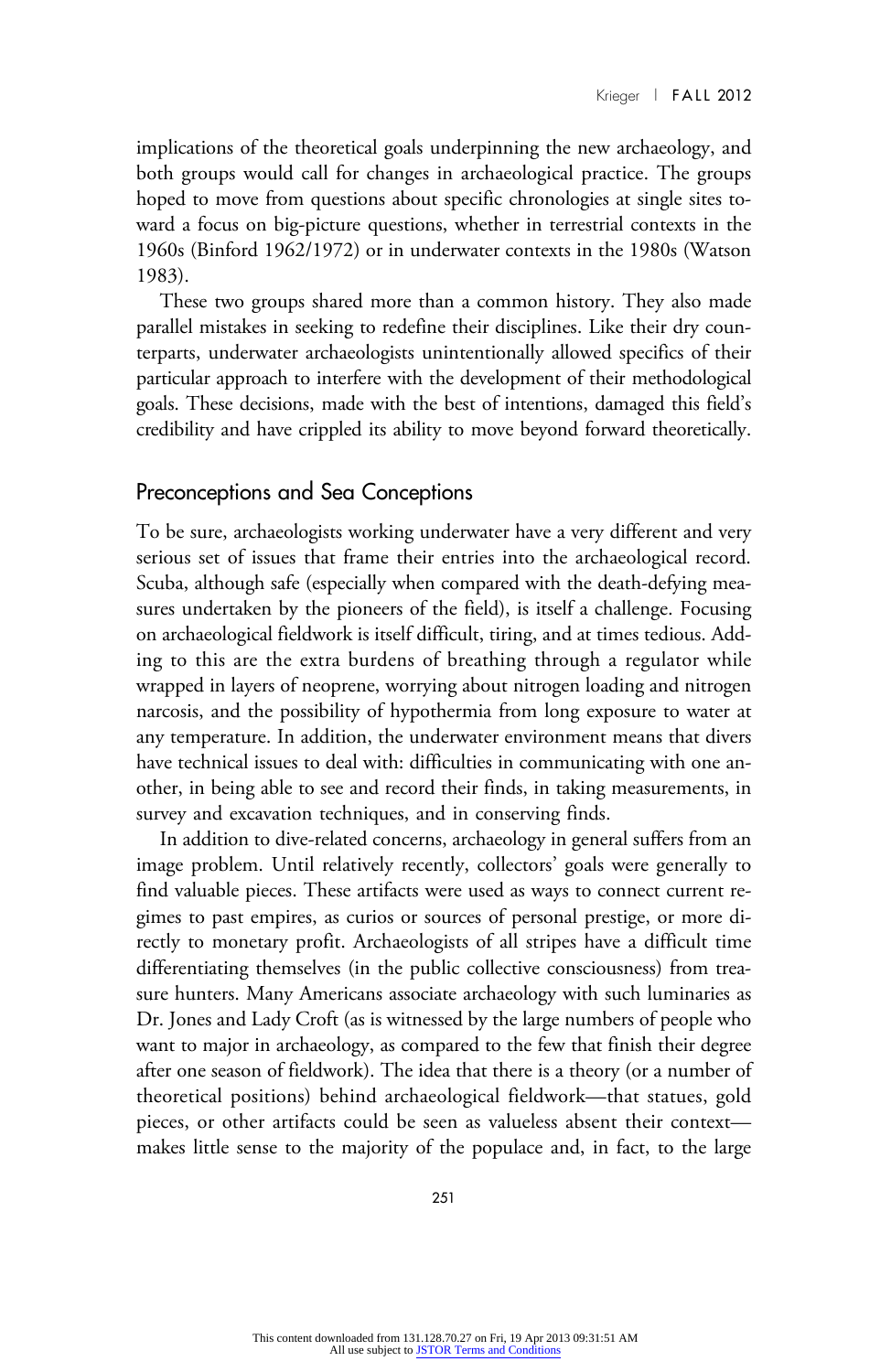"avocational archaeology" community. Underwater archaeology suffers from this comparison even more than terrestrial archaeology because of a few differences between the two fields, differences that make good methodological sense (given the theoretical landscape that these fields were starting from) but that (to the untrained eye) further blur the line between underwater archaeology and treasure hunting.

Although others argue that maritime archaeology's relative youth as a discipline has meant that not enough attention has been paid to the field's theoretical underpinnings (see, e.g., Fontenouy 1998, 49–50), a good argument can be made that a particular theoretical model has driven methodology for underwater specialists, just as it has for land archaeologists. As mentioned above, the new archaeology's focus on the creation of archaeological covering laws resulted in a significant change in the way that archaeology was done. Archaeologists, like all scientists, struggled with questions surrounding the idea of covering laws. Some, like Binford (1967) and Rathje (1972), gave early examples of laws and resultant explanations that could be applied within certain regions. Others, like Fritz and Plog (1970), appealed to potential universal laws in their work.<sup>13</sup> Still others asked whether archaeological laws were even possible, pointing out that most examples being offered were either very specific and therefore worthless to archaeologists hoping to create general laws (or to observe true universal regularities) or so general as to be trivial. $^{14}$ 

Binford and others, believing the failure to be with archaeology (and not endemic to Hempel's models), sought to break through this wall by force. They decided that the only way that archaeologists would be able to discover laws would be to gather immense amounts of data from every source possible, hoping that laws (or at least trends) would start to appear in the process.<sup>15</sup> Binford, for example, devoted a significant portion of his career studying ethnographic data in order to create a system that he believed would eventually

15. Interestingly, this idea (gathering data until regularities become apparent) is making a comeback. A movement, termed 'data-driven science', suggests that a similar program should use large data sets to uncover laws, or that, given our growing computing power, laws may no longer be necessary for the advancement of knowledge.

<sup>13.</sup> Universal hypotheses, or lawlike statements, are meant to be placeholders for general laws. See Hempel (1942/1994) for an explanation of how this happens in both the social and the empirical sciences.

<sup>14.</sup> Flannery (1973) speaks of two processual approaches: one he calls law and order, based on a strict importation of Hempel's deductive-nomological model to archaeology, and the other is called Serutan archaeology, which is more relaxed and does not rely as heavily on statistical analyses of data to produce complete archaeological explanations.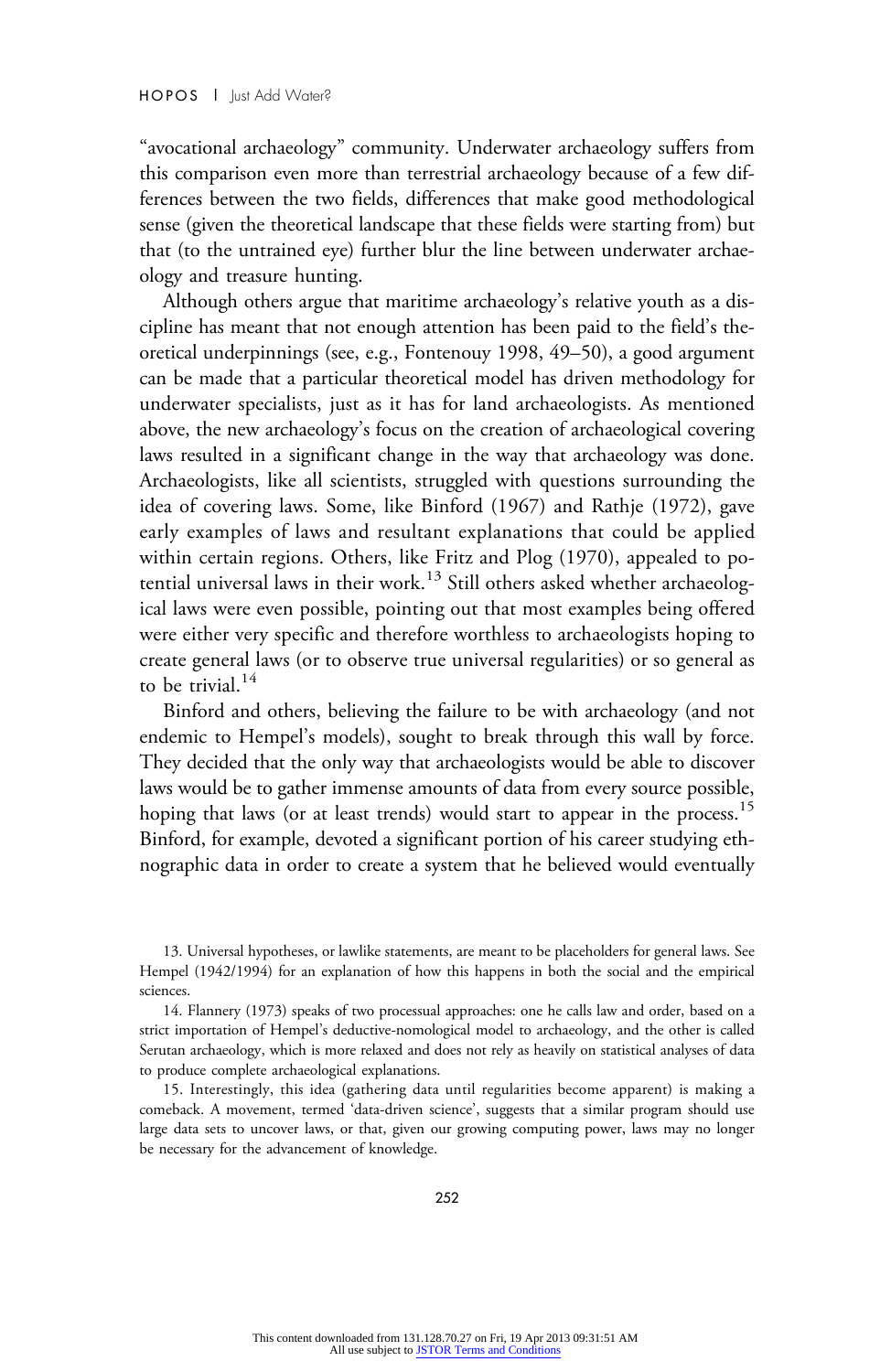mediate between ancient artifact and modern function, a system called archaeological middle-range theory.<sup>16</sup>

For terrestrial archaeologists, this theoretical demand for data revolutionized the methods and the scope of archaeology. Ceramics, building materials and techniques, bones, plant materials, soil samples, scat, and the like were elevated to a position equal to already recognized sources of archaeological data, such as tombs, coins, and inscriptions. Another fundamental change would be directed toward the goals of archaeology. Given the new data-driven needs of scientific archaeology, a good argument could be made that excavations, which focused a lot of energy on a small piece of geography, needed to be deemphasized in favor of large regional surveys. A survey will, by its nature, focus on breadth over depth. This may sacrifice information about specific areas in the survey area, but it will make up for this deficit by providing information about a large area. These archaeologists argued that studying regions over sites would allow archaeologists to better generalize their results, avoiding errors that come with focusing on those specific groups that tend to live in cities (e.g., elites). Additionally, archaeologists could 'save' parts of sites for future generations (arguing for better technique over short-term discovery), they could avoid intrusive excavation in sensitive areas (including grave sites of indigenous peoples), and they could save a lot of money (excavations are very expensive). Regardless of the fact that terrestrial archaeology has moved beyond the theoretical goals of processual archaeology, the changes sparked by this theoretical revolution continue to play out in the world's many current archaeologies.<sup>17</sup>

Underwater archaeologists, having read the same literature as their terrestrial counterparts as they made their way to the water, had the same plan and the same goal: they would collect more data in order to establish covering laws for their nascent discipline. However, features of the underwater 'landscape' moved divers in a very different direction than their land-based counterparts. Terrestrialists were not digging as much as they used to, and they were unable (due to the immense amounts of data that could come out of every square meter of soil) and unwilling (due to fears of destroying the archaeological record) to fully excavate sites. Underwater archaeologists, on the other hand, were engaging in as much artifact recovery as possible, bringing up everything from amphorae to ship timbers.

This makes good theoretical sense as, in this context, maximizing data means excavating ships. Although surveys, using a variety of manned and

<sup>16.</sup> Binford has published numerous articles and books on this subject. Binford (2001) brings his decades of research together and is the best example of what he was trying to achieve.

<sup>17.</sup> For a history of these changes, see Trigger (1989).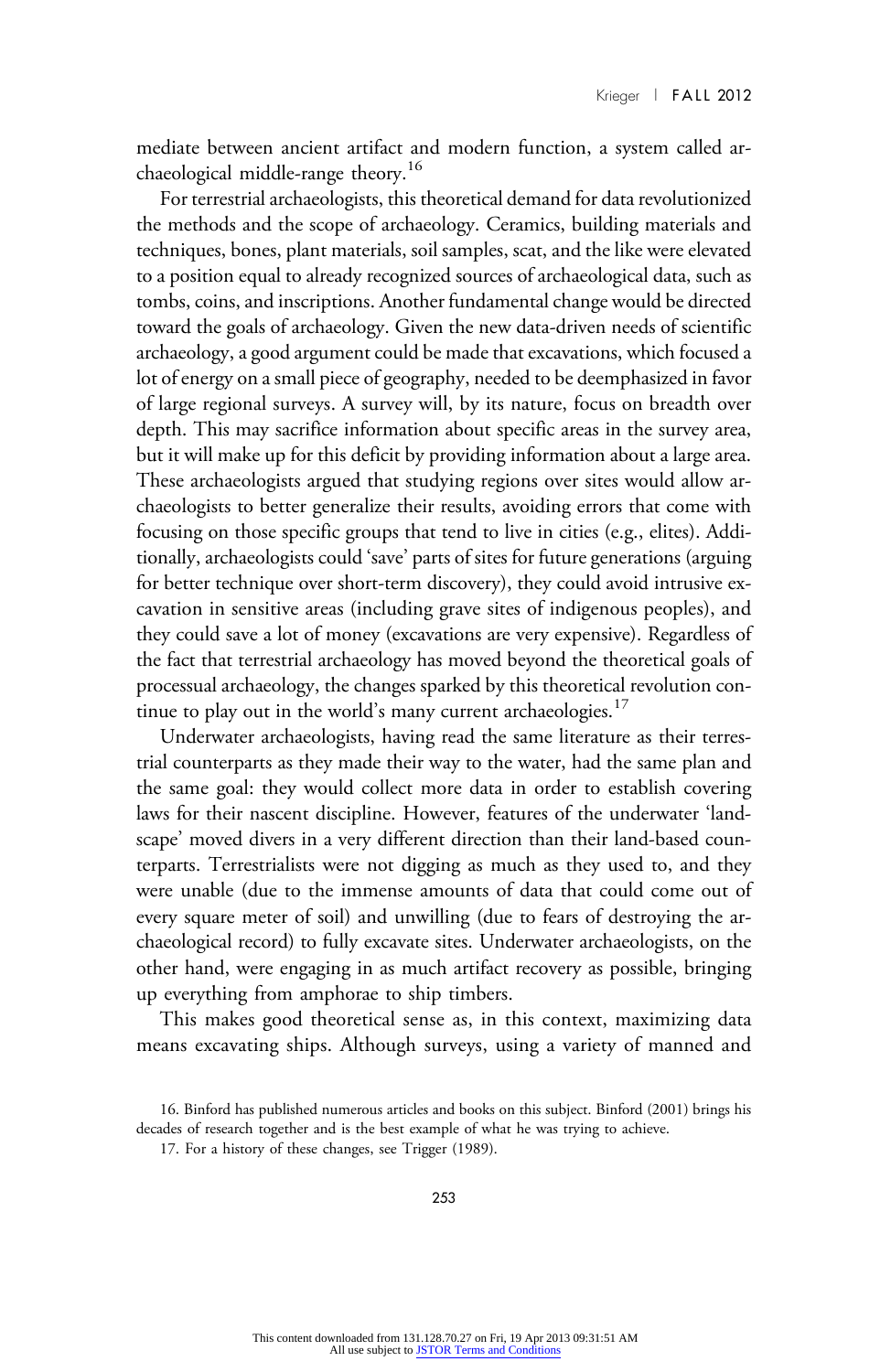unmanned tools, could provide some data to maritime archaeologists, the fact is that a variety of processes (currents, trawling, etc.) make underwater stratigraphic archaeology difficult, if not impossible, on a regional scale. If the region cannot give the archaeologist much in the way of information, underwater archaeologists argue that the lion's share of data for big-picture issues (e.g., questions surrounding maritime trade or political alliances during a particular period, issues concerning changes in ship construction, hypotheses about contact between different groups separated by large distances) can only be obtained by understanding (excavating) the ships and cargoes found on the bottom.<sup>18</sup> Specialists here could look at the contents of the cargo, amphorae used to carry the cargo, ballast stones and anchors, a ship's configuration, and even the wood (e.g., determining where a ship had been by noting timbers used to make repairs) for their answers. Understood in context, this radically different approach makes sense (given the goals stated above); however, this focus on complete excavation looks very similar to treasure hunting, regardless of the goals of or intensions behind the respective practices.

Ironically, these differing, theoretically informed directions have resulted in much of the distance between terrestrial and underwater archaeologists. Some land archaeologists agree with the public view that underwater archaeology is just treasure hunting with a PhD. For reasons explained above, terrestrialists have been trained (rightly) that archaeology is interested in context. On the land, context is identified with stratigraphy, the key to understanding the complex relationships between artifacts and ecofacts, and the lynchpin of archaeological data. In underwater contexts, although the idea that human artifacts can be preserved for long periods of time is something that specialists have known for some time, and despite the fact that Bass argued that underwater sites should be excavated stratigraphically, most underwater archaeologists believe that the study of stratigraphy is difficult or impossible because of the impact of tidal and other postdepositional factors on artifacts, be they ships or shipyards.<sup>19</sup>

As such, the word 'stratigraphy' is rarely used in books or other teaching resources for underwater archaeologists. Occasionally, a team will find that one shipwreck has come to rest atop another, requiring that the site be excavated one ship (and layer) at a time; in some (rare) cases, such as the sunken

<sup>18.</sup> This position is not universally accepted. Authors such as Fontenoy (1998) have suggested that hypothesis-based archaeology, focusing on interdisciplinary teams and on survey (as opposed to excavation), is the theoretical future of all (including underwater) archaeology.

<sup>19.</sup> Lyell (1832, 258) uses lists of manifests of ships lost at sea and accounts of well-preserved materials recently recovered from the sea to argue that, in the future, maritime archaeology will produce more artifacts than can be found on land. For more on this, see Marx (1975, 41).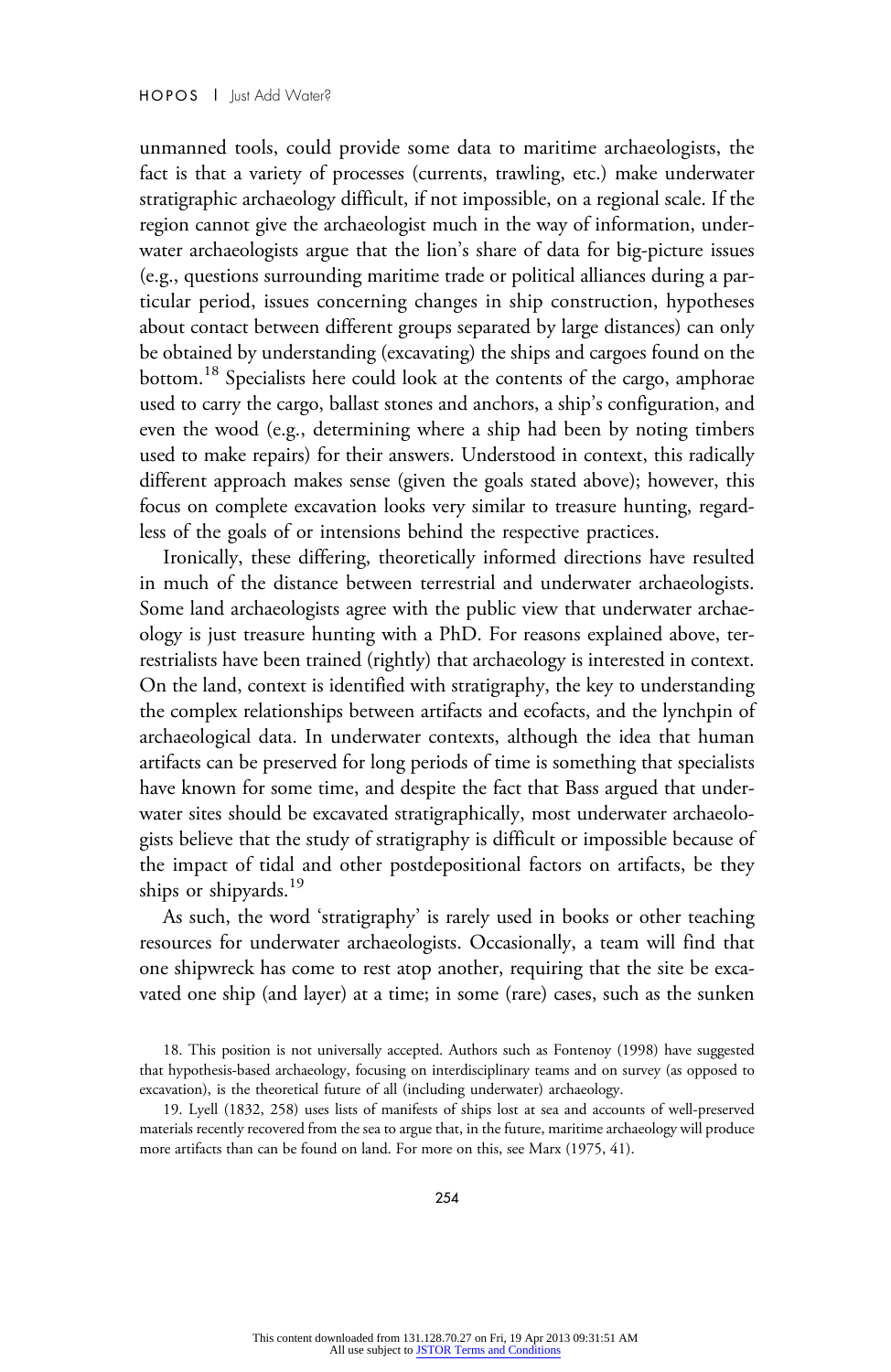city of Port Royal, an underwater team has gone to great efforts to excavate and document entire seascapes using stratigraphic methods.<sup>20</sup> However, this is the exception. As little stratigraphy is called for underwater, many underwater archaeologists receive little to no training in it. As stratigraphy is the backbone of terrestrial archaeology, the fact that it is largely absent from the knowledge base (much less the site reports) of underwater archaeologists has led the former to largely dismiss the qualifications of the latter. Underwater archaeologists, however, focus on complete excavation of archaeological materials, both to exact as much information from the materials being studied and because disturbing underwater artifacts, thereby exposing protected materials to open water or oxygen, causes their rapid degradation.

Thus, terrestrialists, concerned with stratigraphy and loath to excavate whole cities, have had problems communicating with underwater archaeologists, unconcerned with stratigraphy and focused on complete excavation. For the most part, this total disconnect simply means that land and underwater archaeologists do not spend a lot of time at each other's conferences and in each other's publications. In contexts where archaeologists are working on coastal cities, however, the fact that land archaeologists do not think of underwater archaeologists as adding to the discipline means that coastal cities are being excavated as land cities, ignoring information from shipwrecks that could provide crucial information about these cities' trading partners, as well as any currently submerged materials that might exist (from materials swept to sea during storms to entire cities that have become inundated with water over the centuries), and thereby missing a huge amount of information about those cities.<sup>21</sup> The goal of this article was to provide a proper understanding of the historical and theoretical factors leading both land and underwater archaeologists to this point. Hopefully, this will result in both groups having a better grasp of the philosophical foundations of their own and each other's disciplines, a reevaluation of the strengths in approach of each discipline, and a renewed working relationship, both on the ground (and water) and in theoretical discussions of the future of their fields.

#### **REFERENCES**

Bass, George. 1961. "The Cape Gelidonya Wreck: Preliminary Report." American Journal of Archaeology 65:267–76.

20. For information on the Port Royal excavations, see Bass (1972), Marx (1972), and Hamilton (1991).

21. For information on just how important sea level change can be on archaeological sites, see Blackman (1973) and Coleman (2008).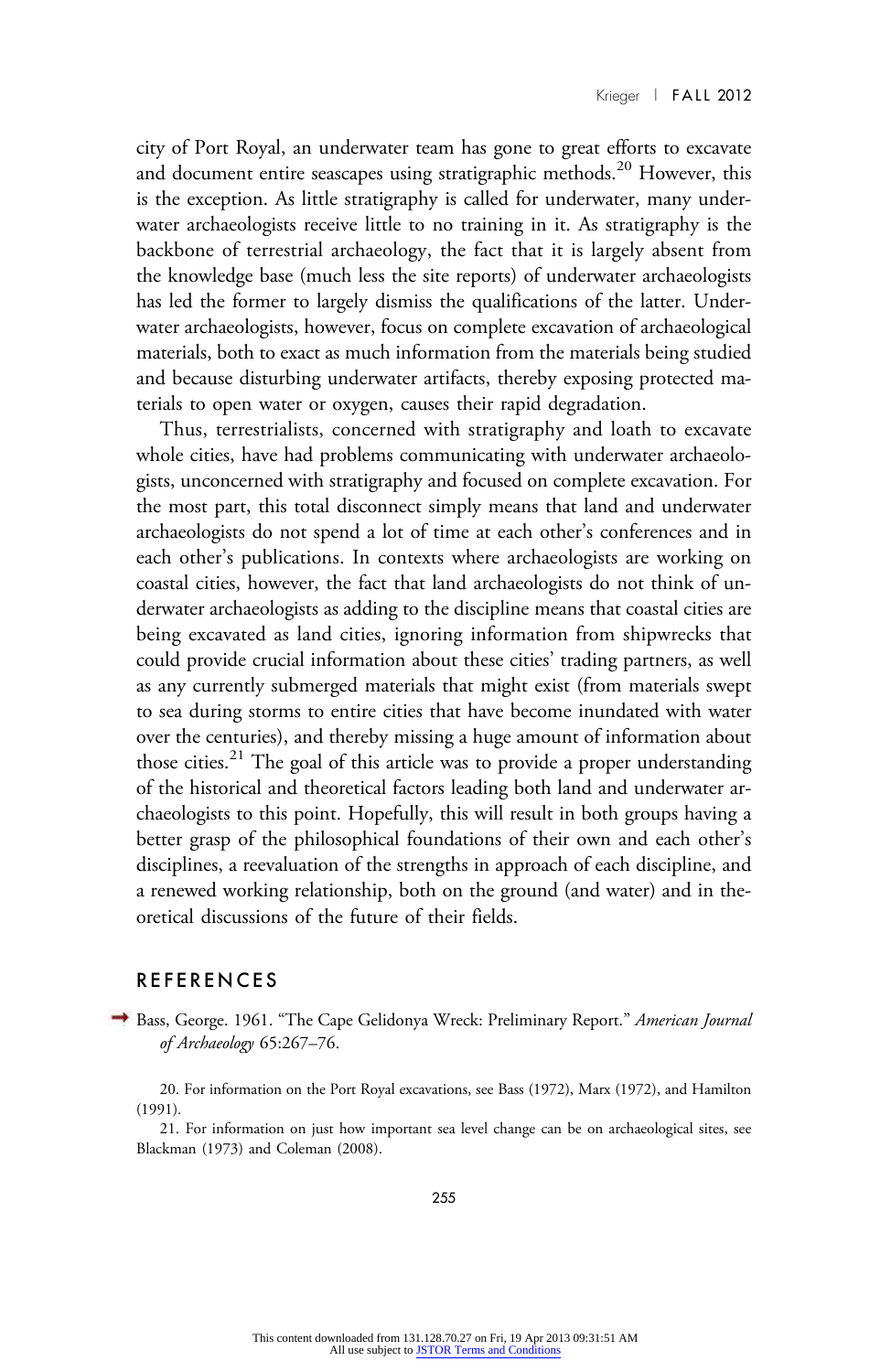- ———. 1972. A History of Seafaring Based on Underwater Archaeology. London: Thames & Hudson.
- Bell, James. 1994. Reconstructing Prehistory: Scientific Method in Archaeology. Philadelphia: Temple University Press.
- Binford, Lewis. 1962/1972. "Archaeology as Anthropology." In An Archaeological Perspective, ed. Lewis Binford, 20-32. New York: Seminar. Originally published in American Antiquity 28 (2): 217–25.
- $\rightarrow$  \_\_\_\_\_\_\_. 1967. "Smudge Pits and Hide Smoking." American Antiquity 32 (1): 1–12
	- ———. 2001. Constructing Frames of Reference. Berkeley: University of California Press. Blackman, D. J. 1973. "Evidence of Sea Level Change in Ancient Harbours and Coastal
	- Installations." In Marine Archaeology, ed. D. J. Blackman, 115–37. Briston: Archon. Carnap, Rudolph. 1928/1969. The Logical Structure of the World. Trans. Rolf A. George. Berkeley: University of California Press. Originally published as Der Logische Aufbau der Welt (Leipzig: Meiner).
	- Cartwright, Nancy. 1983. How the Laws of Physics Lie. Oxford: Oxford University Press.
	- Coleman, Dwight. 2008. "Archaeological and Geological Oceanography of Inundated Coastal Landscapes: An Introduction." In Archaeological Oceanography, ed. Robert Ballard, 177–99. Princeton, NJ: Princeton University Press.
	- Der Wiener, Kreis. 1929/1996. "Wissenschaftliche Weltauffassung." Repr. in Science and Philosophy in the Twentieth Century: The Emergence of Logical Empiricism, vol. 1, ed. S. Sarkar, 321–40. New York: Garland.
	- Flannery, Kent. 1973. "Archaeology with a Capital 'S."" In Research and Theory in Current Archaeology, ed. C. L. Redman, 47-53. New York: Wiley.
	- Foley, Brendan. 2007. "Impact of Fishing on Shipwrecks." Woods Hole Oceanographic Institution. http://www.whoi.edu/sbl/liteSite.do?litesiteid=2740&articleId=4965.
	- Fontenoy, P. 1998. "A Discussion of Maritime Archaeology." In Maritime Archaeology: A Reader of Substantive and Theoretical Contributions, ed. Lawrence Edward Babits and Hans Van Tilburg, 47–52. New York: Plenum.
- Fritz, John, and Fred Plog. 1970. "The Nature of Archaeological Explanation." American Antiquity 35:405–12.
	- Giere, Ronald. 2006. Scientific Perspectivism. Chicago: University of Chicago Press.
	- Hamilton, Donny. 1991. "A Decade of Excavations at Port Royal, Jamaica." In Underwater Archaeology Proceedings from the Society for Historical Archaeology Conference, ed. John Broadwater, 90–94. Richmond, VA: Society for Historical Archaeology.
	- Hempel, Carl. 1942/1994. "The Function of General Laws in History." In Readings in the Philosophy of Social Science, ed. Michael Martin and Lee McIntyre 43-53. Cambridge, MA: MIT Press. Originally published in *Journal of Philosophy* 39 (1942): 35-48. Citations refer to the reprint edition.
		- -. 1966. Philosophy of Natural Science. Englewood Cliffs, NJ: Prentice-Hall.
	- Kosso, Peter. 2001. Knowing the Past: Philosophical Issues of History and Archaeology. Amherst, MA: Humanity.
	- Krieger, William. 2006. Can There Be a Philosophy of Archaeology? Lanham, MD: Lexington.